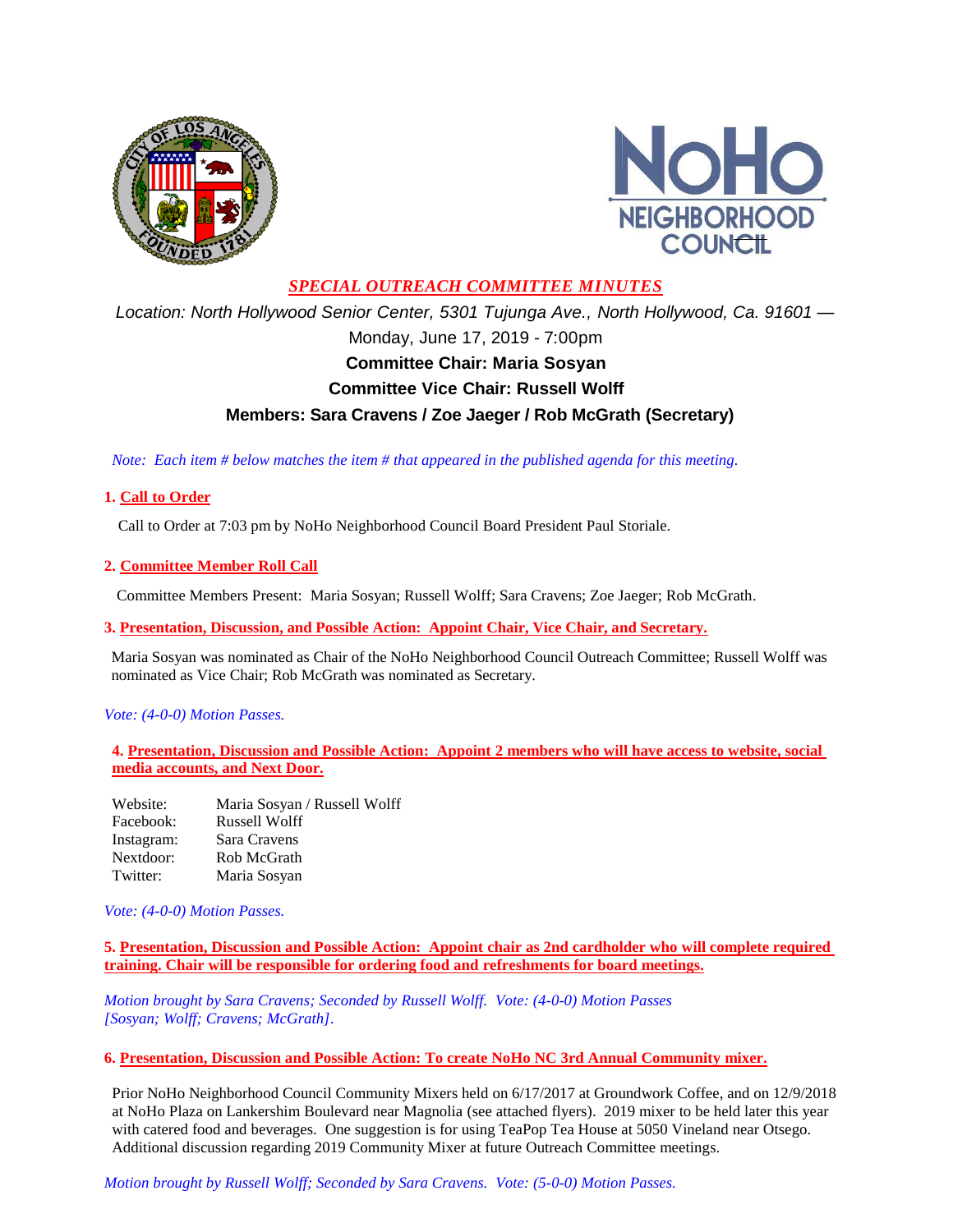#### **7. Presentation, Discussion and Possible Action: Choose and set a day, time, and location for outreach meetings.**

Future NoHo Neighborhood Council Outreach Committee Meetings will be held on the 1st Monday of each month at 7:00 pm at the North Hollywood Senior Center (Small Room), 5301 Tujunga Avenue, North Hollywood, 91601.

*Motion brought by Russell Wolff; Seconded by Sara Cravens. Vote: (5-0-0) Motion Passes.*

**8. Presentation, Discussion and Possible Action: Up to \$2500 Neighborhood Purpose Grant to Hands4Hope for the 19th Annual HopeWalk & Kids Healthy Activity Fair slated to be held on August 17th at the North Hollywood Park. (Tsehaie Murphy).**

*Item tabled.*

**9. Public Comments on Non-Agenda Items**

No public comments were received.

**10. Meeting Adjourned**

Meeting was adjourned at 7:55 pm by Committee Chair Maria Sosyan.

*The goals of the NoHo Neighborhood Council Outreach Committee include (1) To inform stakeholders about meetings and community projects; (2) To interact with stakeholders at events and learn more about their concerns; and (3) To encourage active participation from stakeholders who live, work, or have an interest in the NoHo neighborhood.*

#### THE FOLLOWING IS IN REGARDS TO ALL BOARD MEETINGS AND COMMITTEE MEETINGS

**REMOVAL WARNING:** ANY PERSON WHO INTERFERES WITH THE CONDUCT OF A NEIGHBORHOOD COUNCIL MEETING BY WILLFULLY INTERRUPTING AND/OR DISRUPTING THE MEETING IS SUBJECT TO REMOVAL. A PEACE OFFICER WILL BE REQUESTED TO ASSIST WITH THE REMOVAL BY THE NEIGHBORHOOD COUNCIL. ANY PERSONS WHO RESISTS REMOVAL BY A PEACE OFFICER IS SUBJECT TO ARREST AND PROSECUTION. Penal Code Section 403, Penal Code Section 602.1(b)

**PUBLIC INPUT AT ALL MEETINGS** – The public is requested to fill out a "Speaker Card" to address the Board on any agenda item before the Board takes an action on an item. Comments from the public on agenda items will be heard only when the respective item is being considered. Comments from the public on other matters not appearing on the agenda that are within the Board's jurisdiction will be heard during the General Public Comment period. Please note that under the Brown Act, the Board is prevented from acting on a matter that you bring to its attention during the General Public Comment period; however, the issue raised by a member of the public may become the subject of a future Board meeting. Public comment is limited to 1 minute per speaker, unless adjusted by the presiding officer of the Board.

**PUBLIC POSTING OF AGENDAS** – NoHo NC agendas are posted for public review as follows: North Hollywood Regional Library - 5211 Tujunga Ave. North Hollywood, Ca. 91601 Senior Citizens Center - 5301 Tujunga Ave. North Hollywood, Ca. 91601 www.NoHoNC.org

You can also receive our agendas via email by subscribing to L.A. City's Early Notification System at http://www.lacity.org/government/Subscriptions/NeighborhoodCouncils/index.htm

**THE AMERICAN WITH DISABILITIES ACT** - As a covered entity under Title II of the Americans with Disabilities Act, the City of Los Angeles does not discriminate on the basis of disability and, upon request, will provide reasonable accommodation to ensure equal access to its programs, services and activities. Sign language interpreters, assistive listening devices and other auxiliary aids and/or services, may be provided upon request. To ensure availability of services, please make your request at least 3 business days (72 hours) prior to the meeting you wish to attend by contacting Paul Storiale, Board President, via email paulstoriale@nohonc.org

**PUBLIC ACCESS OF RECORDS** – In compliance with Government Code section 54957.5, non-exempt writings that are distributed to a majority or all of the board in advance of a meeting may be viewed at our website: NoHoNC.org or at the scheduled meeting. In addition, if you would like a copy of any record related to an item on the agenda, please contact Paul Storiale, Board President, via email paulstoriale@nohonc.org

**RECONSIDERATION AND GRIEVANCE PROCESS** – For information on the NoHo NC process for board action reconsideration, stakeholder grievance policy, or any other procedural matters related to this Council, please consult the NoHo NC Bylaws. The Bylaws are available at our Board meetings and our website www.NoHoNC.org.